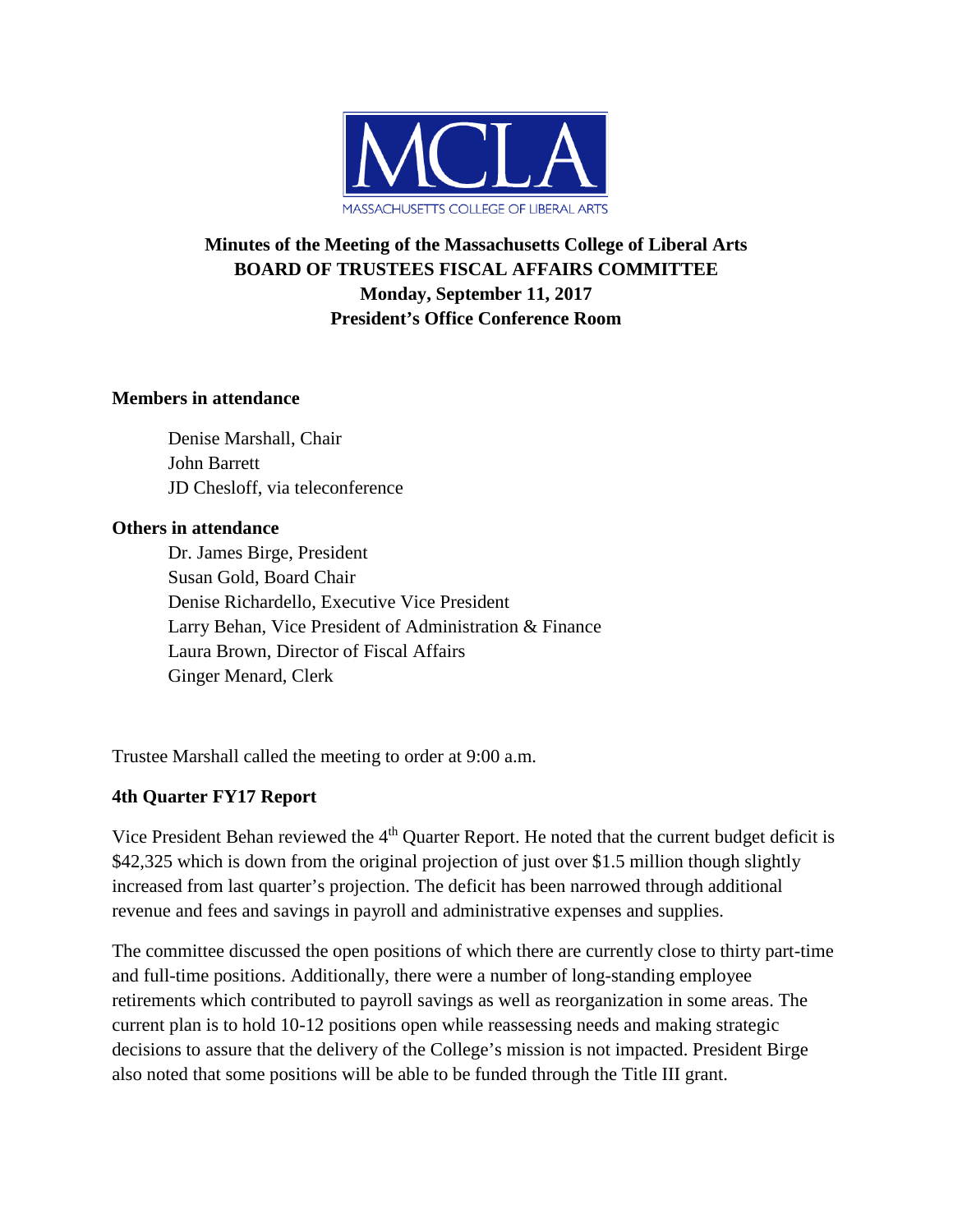The committee reviewed additional lines of the report and discussed ongoing details and information that will be helpful to share with the committee going forward. The committee will discuss the transfers between funds as part of its ongoing business.

VP Behan also noted that the new budgeting software being used by the College will allow for more robust reporting.

# **Budget FY 18 update**

VP Behan reviewed the revised FY 2018 budget. The projected deficit in the budget approved at the May 2017 BOT meeting was \$647,717. The revised budget as presented in this meeting shows a break-even year end position. This break-even was achieved via an approved increase in student fees of \$135 per semester, managing open positions on payroll, and a draw from the reserve fund of \$300,000. The revised budget does include the Chief Diversity Officer and Compliance Officer positions.

There was a slight decline in enrollment for FY 18 due to the impact of the free NY state tuition.

Upon a motion duly made and seconded, it was

**VOTED** To recommend to the Board of Trustees that the College proceeds with the Revised FY 2018 budget to present to full board at the September 14 meeting.

# **Campus Center Pool Project**

VP Behan shared renderings of the transformation of the Amsler Campus Center pool into a state-of-the-art athletic training/fitness center along with additional offices and classroom/meeting spaces. The pool was closed at the end of August for preliminary work to begin this semester. The renderings are on display in the Campus Center along with signage about the closing of the pool.

A status update on this project has been shared with the campus community. Fund for this project are available through an MSCBA bond and Aramark has pledged funding for this renovation as well.

# **Facilities Project Update**

VP Behan shared that a550 kilowatt diesel stand up generator was delivered last week. Once in service it will pick up approximately 80% of campus buildings in case of power outage. This will also replace many smaller generators individual buildings. This should be up and running by January 2018.